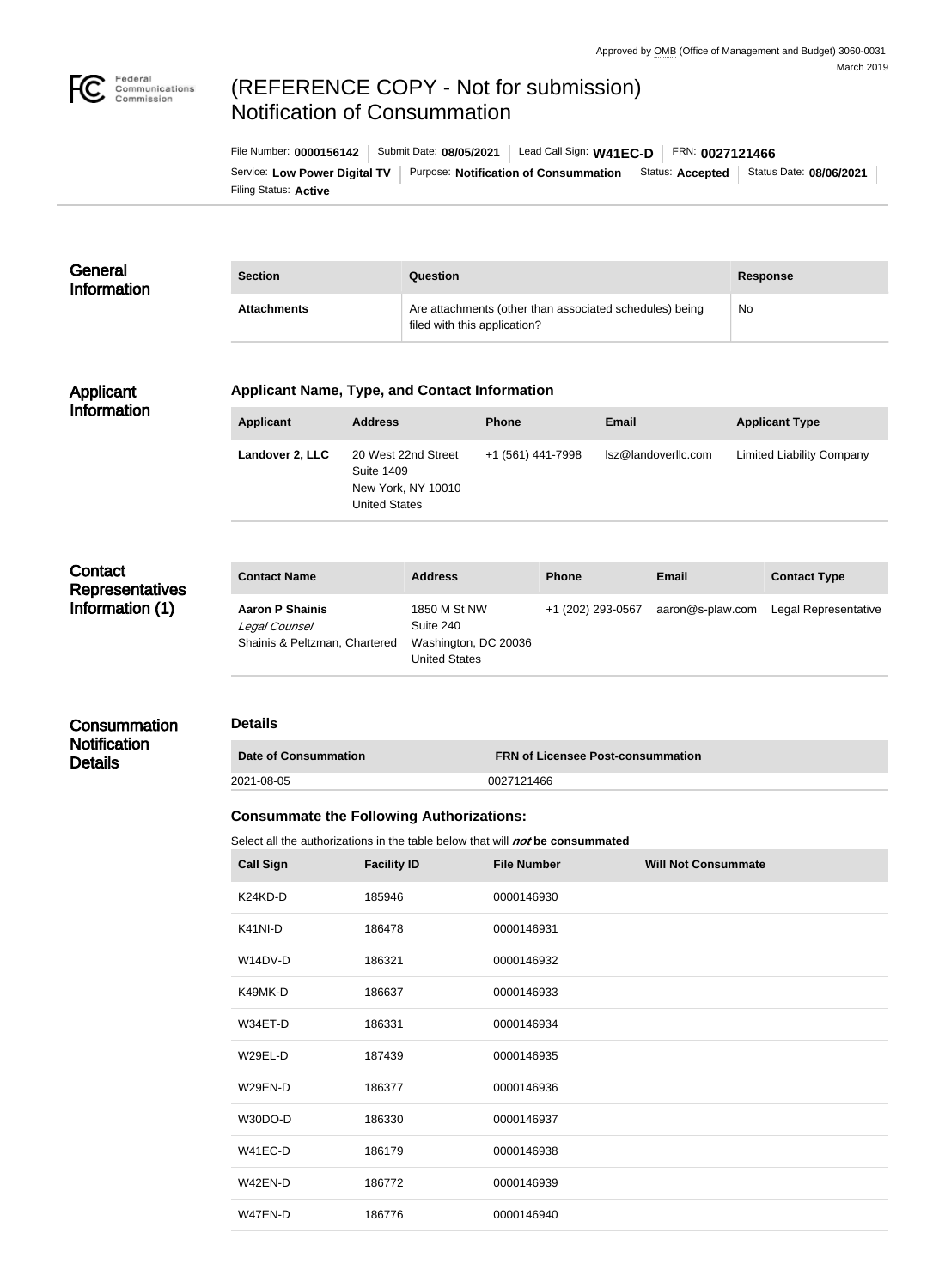| W14EJ-D        | 186741 | 0000146941 |
|----------------|--------|------------|
| W35DI-D        | 186774 | 0000146942 |
| W26EL-D        | 186777 | 0000146943 |
| K44LV-D        | 186473 | 0000146944 |
| W49EL-D        | 186779 | 0000146945 |
| W22ES-D        | 186769 | 0000146946 |
| <b>K47OG-D</b> | 186618 | 0000146947 |
| W20DY-D        | 186773 | 0000146948 |
| W38FB-D        | 186186 | 0000146949 |
| W42EP-D        | 187440 | 0000146950 |
| W49EM-D        | 187441 | 0000146951 |
| K44LW-D        | 186617 | 0000146952 |
| W45EF-D        | 186775 | 0000146953 |
| K42LM-D        | 186479 | 0000146954 |
| K25MH-D        | 186643 | 0000146955 |
| W41EB-D        | 186154 | 0000146956 |
| W32ES-D        | 186771 | 0000146957 |
| W42EH-D        | 186187 | 0000146958 |
| W30DU-D        | 186770 | 0000146959 |
| K47NM-D        | 186636 | 0000146960 |
| K41MJ-D        | 186645 | 0000146961 |
| K50NC-D        | 186474 | 0000146962 |
| W42EO-D        | 186778 | 0000146963 |
| K48NZ-D        | 187484 | 0000146964 |
| W49EN-D        | 186365 | 0000146965 |
| W14EE-D        |        |            |
|                | 187447 | 0000146966 |
| W45DV-D        | 186113 | 0000146967 |
| W47EQ-D        | 186346 | 0000146968 |
| K27LD-D        | 185947 | 0000146969 |
| W15DV-D        | 186684 | 0000146970 |
| W48EI-D        | 186338 | 0000146971 |
| K50NF-D        | 186361 | 0000146972 |
| W49DY-D        | 186322 | 0000146973 |
| W27DV-D        | 186373 | 0000146974 |

**Certification** 

**Section Question Response**